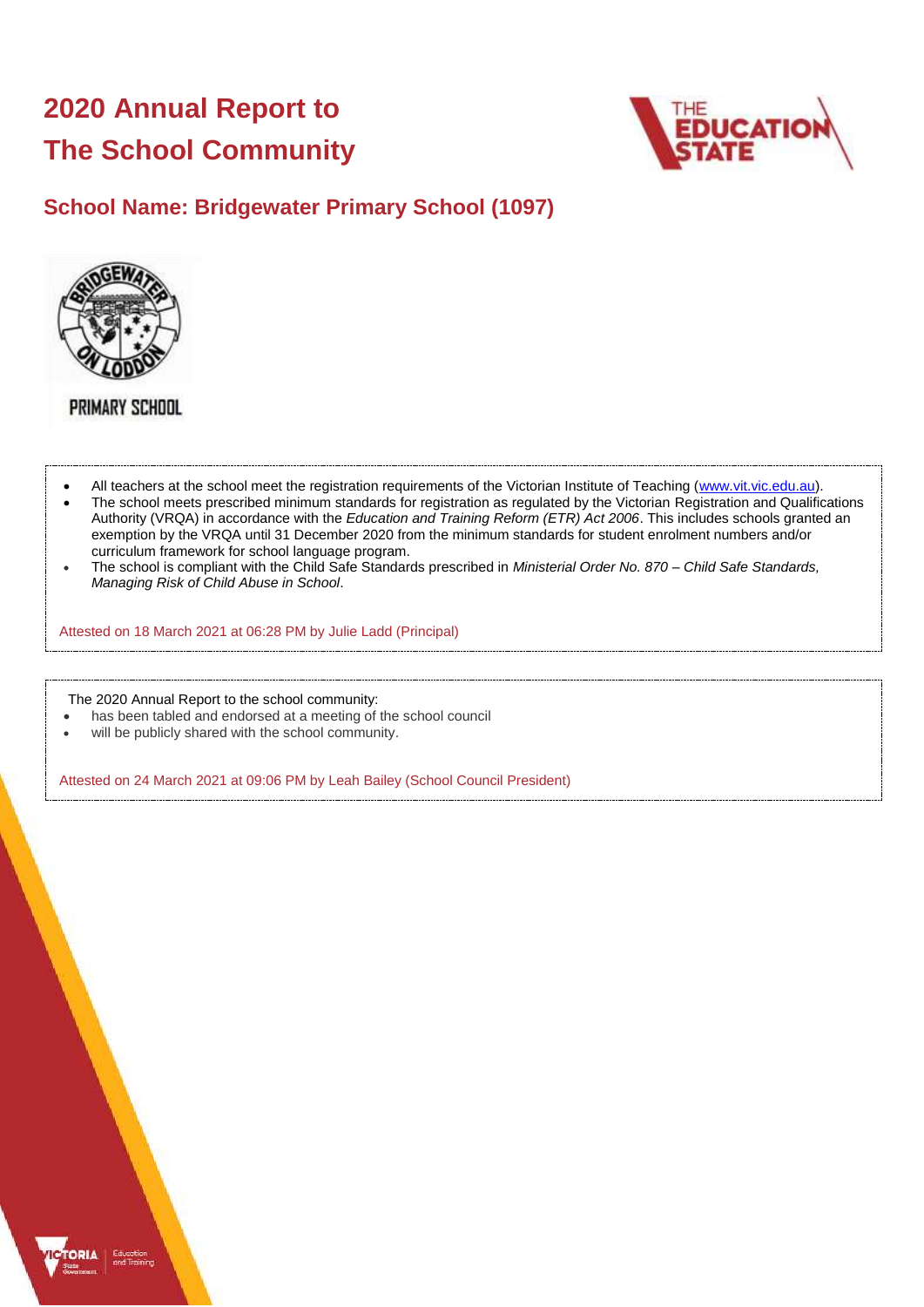

# How to read the Annual Report

## What has changed for the 2020 Annual Report?

#### **Improved appearance**

The appearance of the Performance Summary has been updated to more clearly represent information and to assist interpretation and comparison of individual school's data with state averages and similar school groups.

#### **School performance data**

The Victorian community's experience of COVID-19, including remote and flexible learning, had a significant impact on normal school operations. This impacted the conduct of assessments and surveys. Readers should be aware of this when interpreting the Performance Summary.

For example, in 2020 school-based surveys ran under changed circumstances, and NAPLAN was not conducted. Absence and attendance data may have been influenced by local processes and procedures adopted in response to remote and flexible learning.

Schools should keep this in mind when using this data for planning and evaluation purposes. Those schools who participated in the Student Attitudes to School survey in 2020 should also refer to the advice provided regarding the consistency of their data.

## What does the *'About Our School'* section refer to?

The About Our School section provides a brief background on the school, an outline of the school's performance over the year and future directions.

The 'School Context' describes the school's vision, values and purpose. Details include the school's geographic location, size and structure, social characteristics, enrolment characteristics and special programs.

The 'Framework for Improving Student Outcomes (FISO)' section includes the improvement initiatives the school has selected and the progress they have made towards achieving them.

## What does the *'Performance Summary'* section of this report refer to?

The Performance Summary includes the following:

#### **School Profile**

- student enrolment information
- the school's 'Student Family Occupation and Education' category
- a summary of parent responses in the Parent Opinion Survey, shown against the statewide average for Primary schools
- school staff responses in the area of School Climate in the School Staff Survey, shown against the statewide average for Primary schools

#### **Achievement**

- English and Mathematics for Teacher Judgements against the curriculum
- English and Mathematics for National Literacy and Numeracy tests (NAPLAN). *Note: NAPLAN tests were not conducted in 2020*

### **Engagement**

Student attendance at school

#### **Wellbeing**

Student responses to two areas in the Student Attitudes to School Survey:

- Sense of Connectedness
- Management of Bullying

Results are displayed for the latest year and the average of the last four years (where available).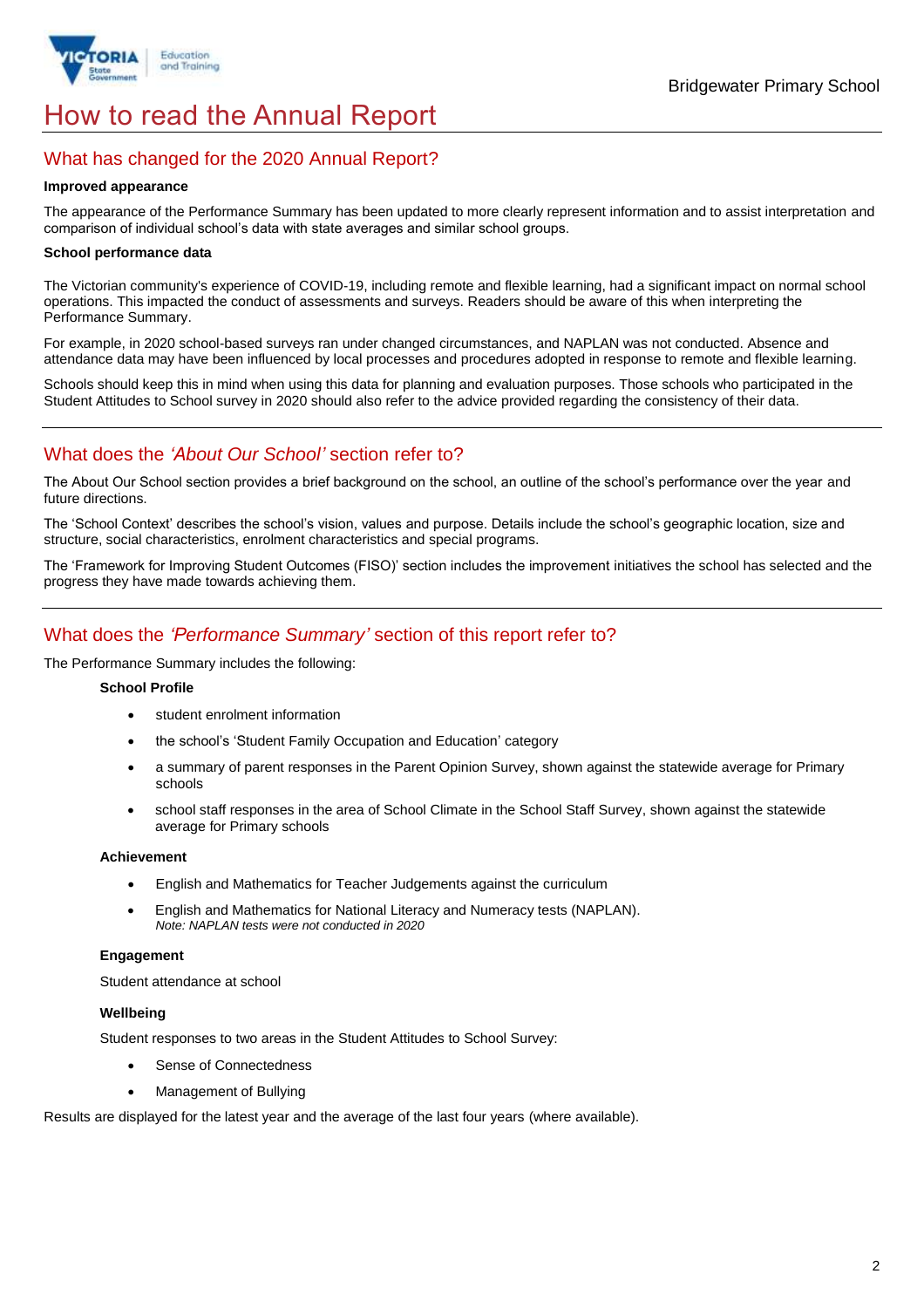

## How to read the Annual Report (continued)

## What do *'Similar Schools'* refer to?

Similar Schools are a group of Victorian government schools with similar characteristics to the school.

This grouping of schools has been created by comparing each school's socio-economic background of students, the number of non-English speaking students and the school's size and location.

## What does *'NDP'* or '*NDA*' mean?

'NDP' refers to no data being published for privacy reasons or where there are insufficient underlying data. For example, very low numbers of participants or characteristics that may lead to identification will result in an 'NDP' label. For the 2020 Student Attitudes to School survey, specifically, the similar school group averages are replaced by 'NDP' where less than 50% of schools in a given similar school group did not participate in the 2020 survey.

'NDA' refers to no data being available. Some schools have no data for particular measures due to low enrolments. There may be no students enrolled in some year levels, so school comparisons are not possible.

Note that new schools only have the latest year of data and no comparative data from previous years. The Department also recognises unique circumstances in Specialist, Select Entry, English Language, Community Schools and schools that changed school type recently, where school-to-school comparisons are not appropriate.

## What is the *'Victorian Curriculum'*?

The Victorian Curriculum F–10 sets out what every student should learn during his or her first eleven years of schooling. The curriculum is the common set of knowledge and skills required by students for life-long learning, social development and active and informed citizenship.

The Victorian Curriculum is assessed through teacher judgements of student achievement based on classroom learning.

The curriculum has been developed to ensure that school subjects and their achievement standards enable continuous learning for all students, including students with disabilities.

The 'Towards Foundation Level Victorian Curriculum' is integrated directly into the curriculum and is referred to as 'Levels A to D'.

'Levels A to D' may be used for students with a disability or students who may have additional learning needs. These levels are not associated with any set age or year level that links chronological age to cognitive progress (i.e. there is no age expected standard of achievement for 'Levels A to D').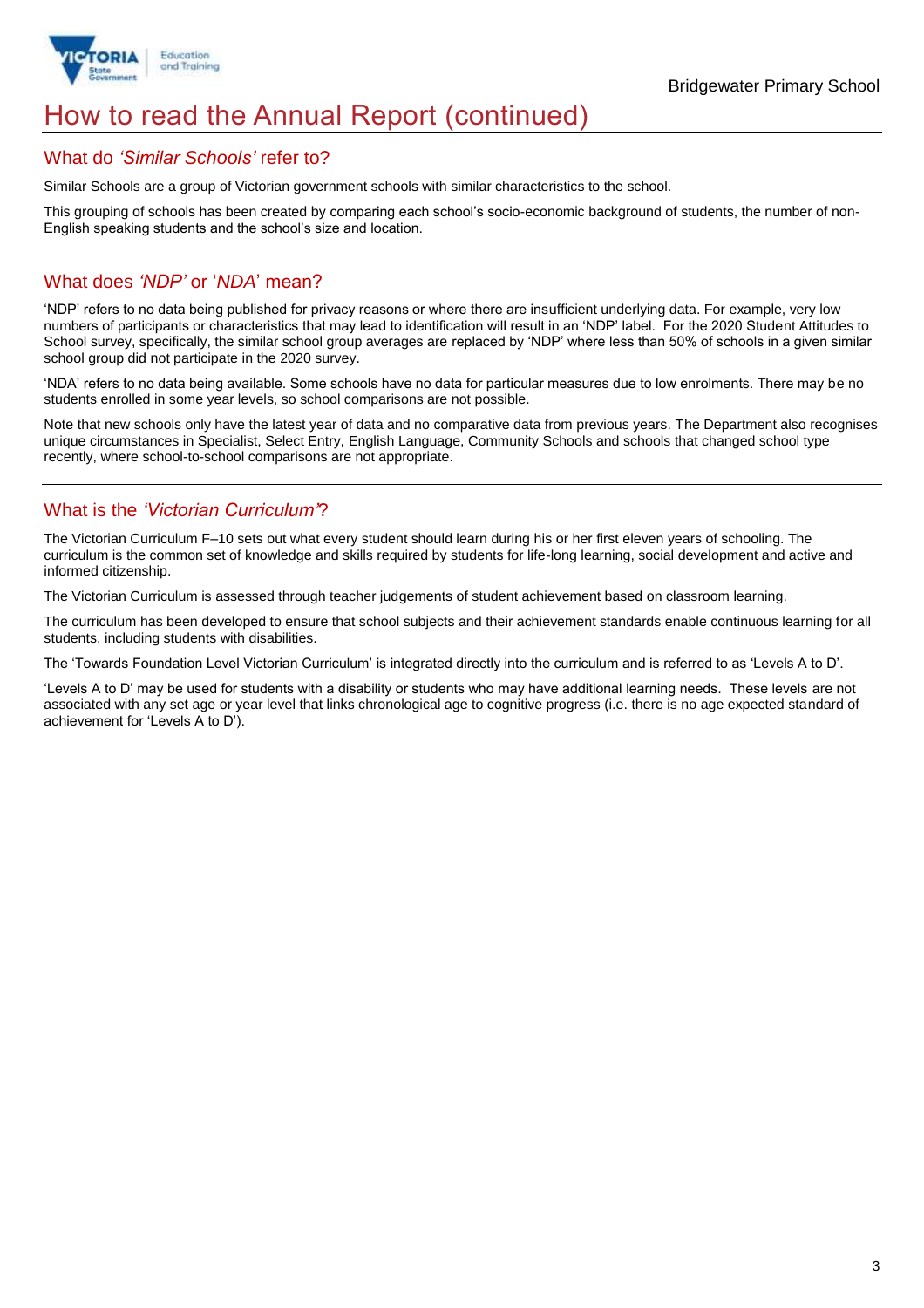

## **About Our School**

### **School context**

Bridgewater on Loddon Primary School is located within a small rural town situated on the Loddon River, 40 km northwest of the City of Bendigo in central Victoria. Our student enrolment at the beginning of 2020 was 9 students and our workforce composition of 7 staff members was made up of the Principal, one classroom teacher, one integration aide, one 0.1 Chinese language teacher, one 0.1 MARC van teacher, one 0.3 chaplain and a 0.4 Business Manager. In mid-2020, there was a change of principal and classroom teacher.

Our School Family Occupation and Education Index was 0.4816 and the families of our students reflected the diversity of the socio-economic profile of our local community.

Our school values of respect, relationships and excellence underpin the work, relationships and direction of our school and they reflect our aspirations for our students. We believe that a close working relationship between the school and its families ensures the best social, physical, emotional and academic outcomes for every student. The wellbeing of each student is enhanced through our education support dogs and garden programs as well as the Be You and Respectful Relationships programs.

The school's Strategic Plan and its vision and values are aligned with the Victorian Curriculum and the Department of Education and Training's High Impact Teaching Strategies (HITS). The learning areas and capabilities that are promoted through the school curriculum guide the development of student learning experiences, curriculum documentation and effective assessment and reporting practices. They assist students in building individual ownership of their learning; and helping them to develop a commitment around community action and social awareness. The implementation of High Impact Strategies is beginning to build greater consistency of effective teacher practice throughout the school with a strong focus on high expectations and personalised learning. The school is committed to providing a calm, orderly and inclusive learning environment with an engaging curriculum that aims to offer the best learning for all students.

## **Framework for Improving Student Outcomes (FISO)**

Throughout 2020, our school completed each of the identified FISO Improvement Strategies:

- We developed a whole school approach to curriculum planning and documentation that was underpinned by the development of an instructional model.

- Professional development was undertaken in staff meetings to develop greater expertise in the HITS areas of Differentiation, Feedback and Goal Setting. Student voice and agency was also a focus through the use of the Amplify document.

- We created greater agency in relation to student learning through the development of learning scales in numeracy that were based on the Victorian Curriculum.

- The school's prominence was broadened in the community through the updating of the website and greater communication on the community Facebook forum. Linking with local business such as the local nursery and Farmware store has helped to develop our curriculum programs. The school has also committed to supporting the development of community gardens with local organisations.

- Attendance improved for a number of students in the latter part of the year due to greater engagement with curriculum initiatives.

- Differentiation was apparent through planning and played an integral role in the setting of learning expectations during the remote learning period.

- The partnership with Inglewood Primary school has continued with students being offered greater opportunities for social and academic development.

## **Achievement**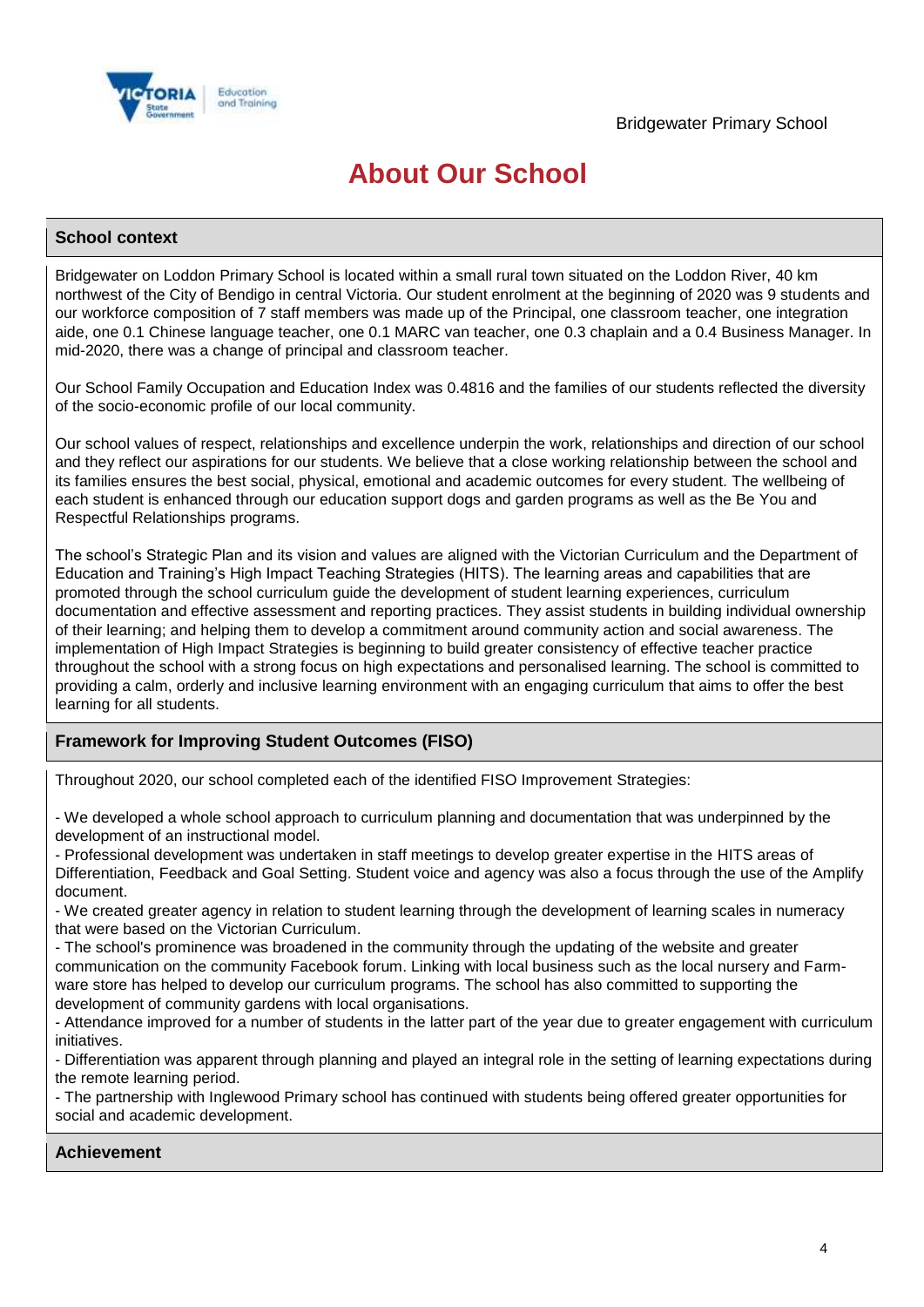

Bridgewater Primary School

To progress our student achievement goals and outcomes through 2020 we were met with challenges through the COVID-19 pandemic. The lack of consistency with onsite learning meant putting systems in place where students and teachers could effectively continue the learning journey. Over the year we:

- Utilised Google Docs and Microsoft Teams as a remote learning platform.

- Utilised individual conferencing during onsite and remote learning to provide feedback and assess individual wellbeing.

- Elevated our practice associated with school wide use of data to inform planning and to support personalised learning.

- Implemented the use of Essential Assessment and numeracy learning maps in an authentic way, supporting personalised learning, goal setting and student agency.

- Ensured teachers maintained an appropriate focus on explicit teaching of the critical and Creative Thinking Capability.

- Developed a PLC meeting format with the use of norms and data focus.

## **Engagement**

To ensure our student engagement goals and outcomes were achieved in 2020, we:

- Regularly checked in with students through conference calls when learning remotely.

- Checked in with families during remote learning through our chaplain and staff.

- Continued to improve student connectedness through student voice, ensuring a holistic approach to wellbeing.

- Ensured teachers maintained an appropriate focus on explicit teaching of the Personal and Social capability with a

focus on Restorative Practice when dealing with student social issues.

- Developed the garden and chicken area in response to students voice.
- Reinvigorated the River Detectives program in response to student voice.
- Implemented surveys to assess learning styles and then tried to accomodate learning to individual needs.

- Utilised engaging learning materials and programs that could be used both in the classroom and for home learning - Mathletics, Essential Assessment, Prodigy etc.

- Introduced three school education support dogs to support students in their learning and to create greater connectedness to school.

## **Wellbeing**

To achieve our student wellbeing goals in 2020, we:

- Continued to use the Child safe Standards to ensure the safety of our students.

- Reviewed our Individual Education Plan, Behavior Plan and Escalation plan formats and processes.

- Worked closely with Regional wellbeing staff, including the visiting teacher for autism to support the development of inclusive practices at our school.

- Provided opportunities for students to visit more of the local community through river visits and the purchase of plants for our garden through the local nursery.

- The audit of the Respectful Relationships program helped to identify areas for further development in 2021.

- The implementation of the Be You Student Action Team gave students greater voice in relation to community projects and while many had to be postponed due to COVID - the students will continue with this in 2021.

- Teachers monitored home learning through a daily check in to ensure that students were not overwhelmed and then adiusted content where required.

### **Financial performance and position**

Bridgewater Primary School maintained a sound financial position throughout 2020. The Bridgewater Primary School Financial Performance Summary outlines that the school ended 2020 with an operating reserve of \$12969. The School Strategic Plan, along with the 2020 Annual Implementation Plan, provided a framework for school council allocation of funds to support school programs and priorities. State Government equity funding of \$14 367 was received in 2020 and was used to employ additional hours for an Education Support staff member to enhance student engagement and well-being. In 2020, the school received \$51,123 in workforce bridging.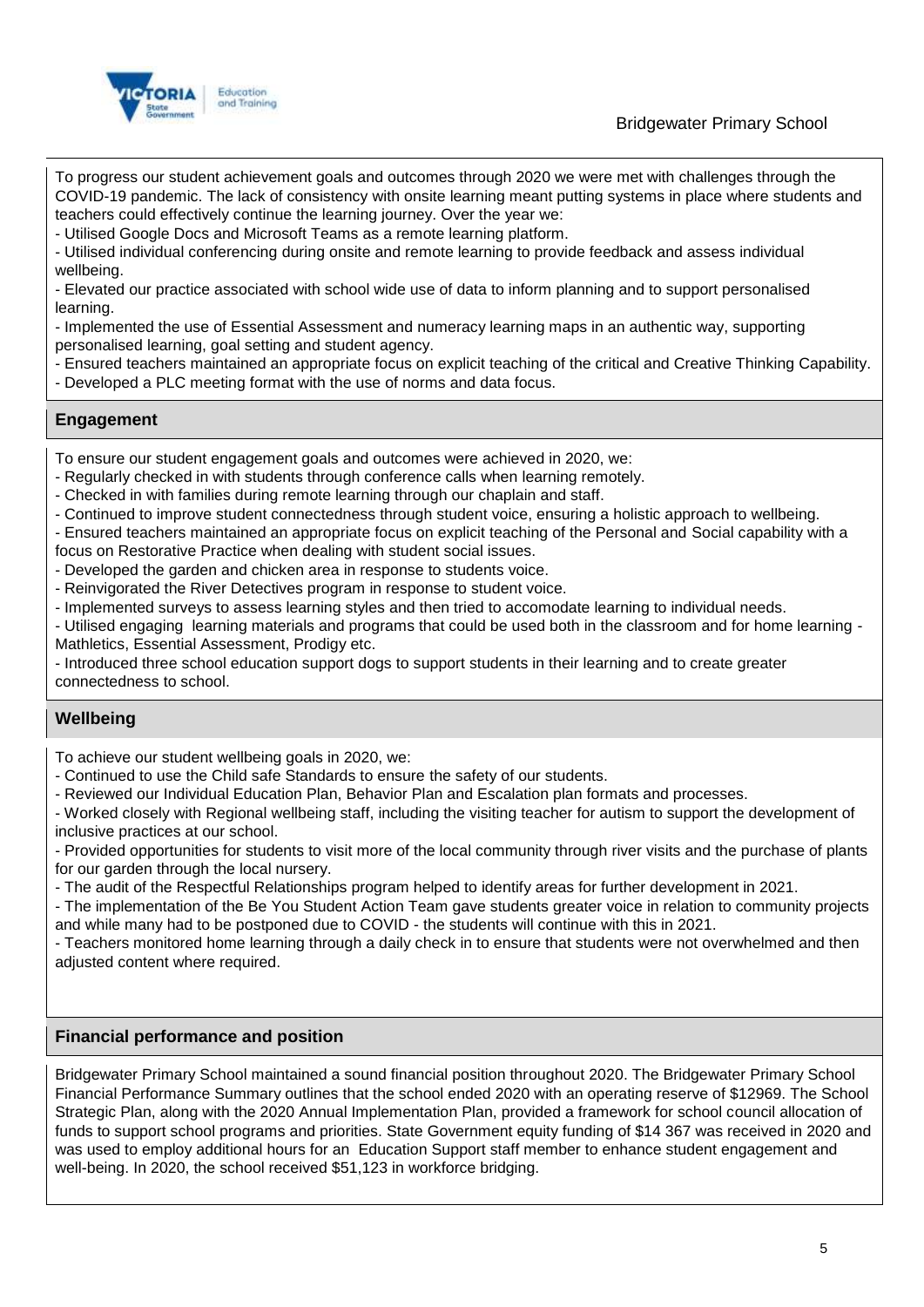

## Bridgewater Primary School

The school was successful in receiving a \$499,000 grant from the Minor Capital Works School Grant Program in Term 4 2020. These funds will be put towards the cost of resurfacing a large section of the playground with artificial turf. These works will take place in 2021.

All funds received from the Department, or raised by the school, have been expended or committed to subsequent years, to support the achievement of educational outcomes and other operational needs of the school consistent with Departmental policies, school council approvals, and the intent/purposes for which funding was provided or raised.

> **For more detailed information regarding our school please visit our website at <http://www.bwaterps.vic.edu.au/>**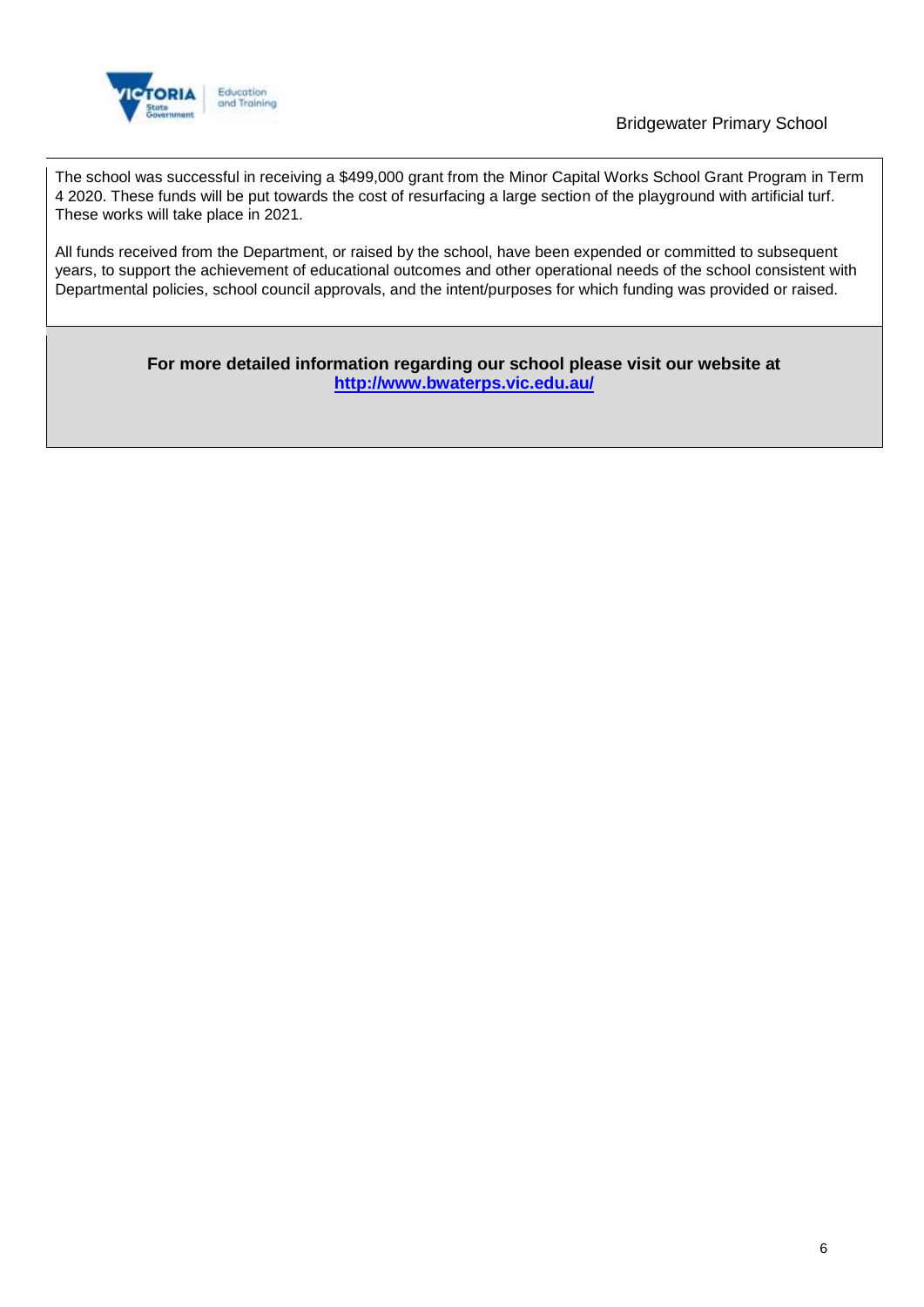

# **Performance Summary**

The Performance Summary for government schools provides an overview of how this school is contributing to the objectives of the Education State and how it compares to other Victorian Government schools.

All schools work in partnership with their school community to improve outcomes for children and young people. Sharing this information with parents and the wider school community helps to support community engagement in student learning, a key priority of the Framework for Improving Student Outcomes.

Refer to the 'How to read the Annual Report' section for help on how to interpret this report.

## SCHOOL PROFILE

#### **Enrolment Profile**

A total of 8 students were enrolled at this school in 2020, NDP female and NDP male.

0 percent of students had English as an additional language and 0 percent were Aboriginal or Torres Strait Islander.

#### **Overall Socio-Economic Profile**

The overall school's socio-economic profile is based on the school's Student Family Occupation and Education index (SFOE) which takes into account parents' occupations and education.

Possible socio-economic band values are: Low, Low-Medium, Medium and High.

This school's socio-economic band value is: Medium

#### **Parent Satisfaction Summary**

The percent endorsement by parents on their school satisfaction level, as reported in the annual Parent Opinion Survey.

Percent endorsement indicates the percent of positive responses (agree or strongly agree) from parents who responded to the survey.



#### **School Staff Survey**

The percent endorsement by staff on School Climate, as reported in the annual School Staff Survey.

Percent endorsement indicates the percent of positive responses (agree or strongly agree) from staff who responded to the survey. Data is suppressed for schools with three or less respondents to the survey for confidentiality reasons.



Percent endorsement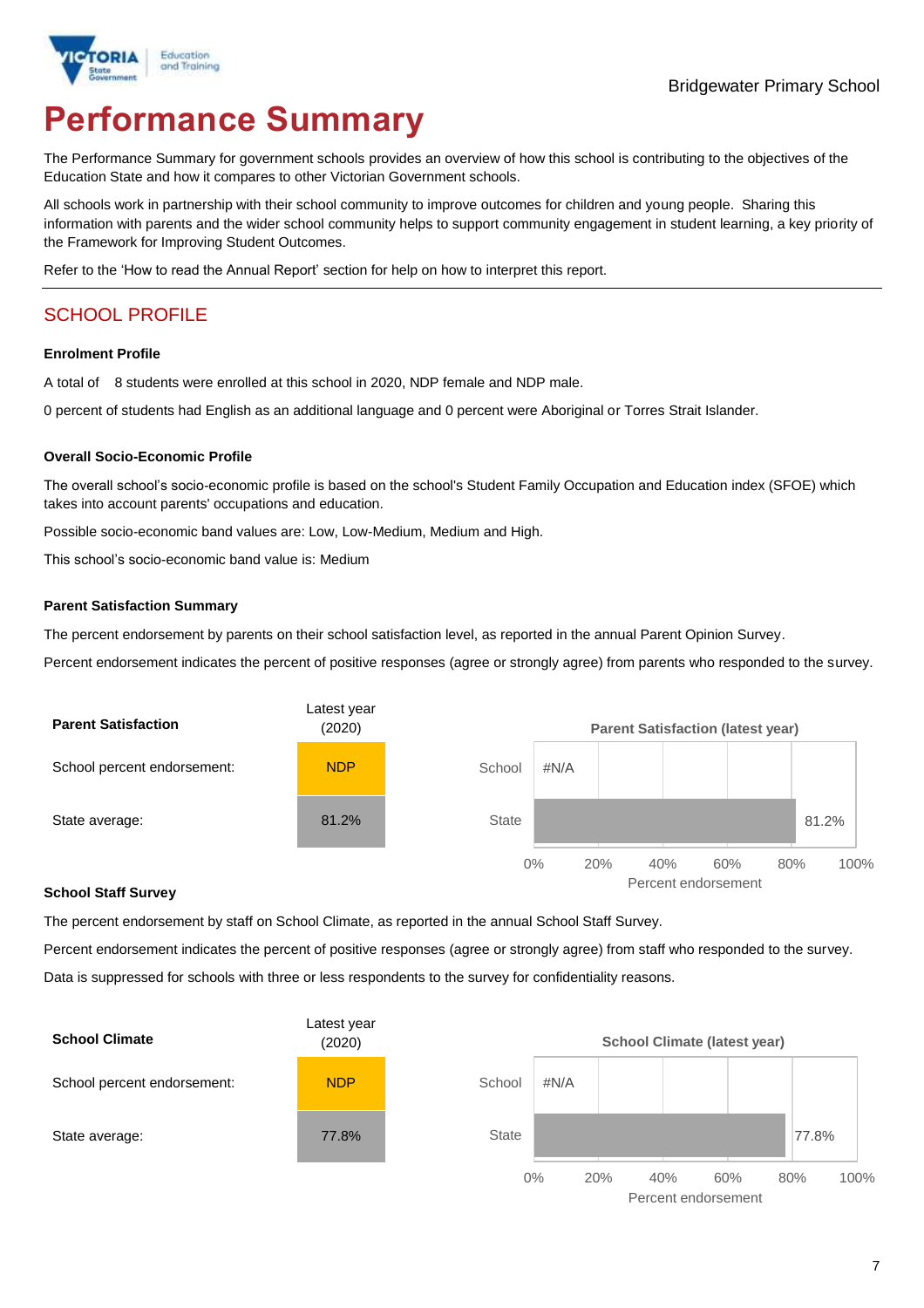

## ACHIEVEMENT

*Key: 'Similar Schools' are a group of Victorian government schools that are like this school, taking into account the school's socioeconomic background of students, the number of non-English speaking students and the size and location of the school.*

#### **Teacher Judgement of student achievement**

Percentage of students working at or above age expected standards in English and Mathematics.



#### **NAPLAN**

NAPLAN tests were not conducted in 2020.

#### **NAPLAN Learning Gain**

NAPLAN learning gain is determined by comparing a student's current year result to the results of all 'similar' Victorian students (i.e. students in all sectors in the same year level who had the same score two years prior).

NAPLAN tests were not conducted in 2020.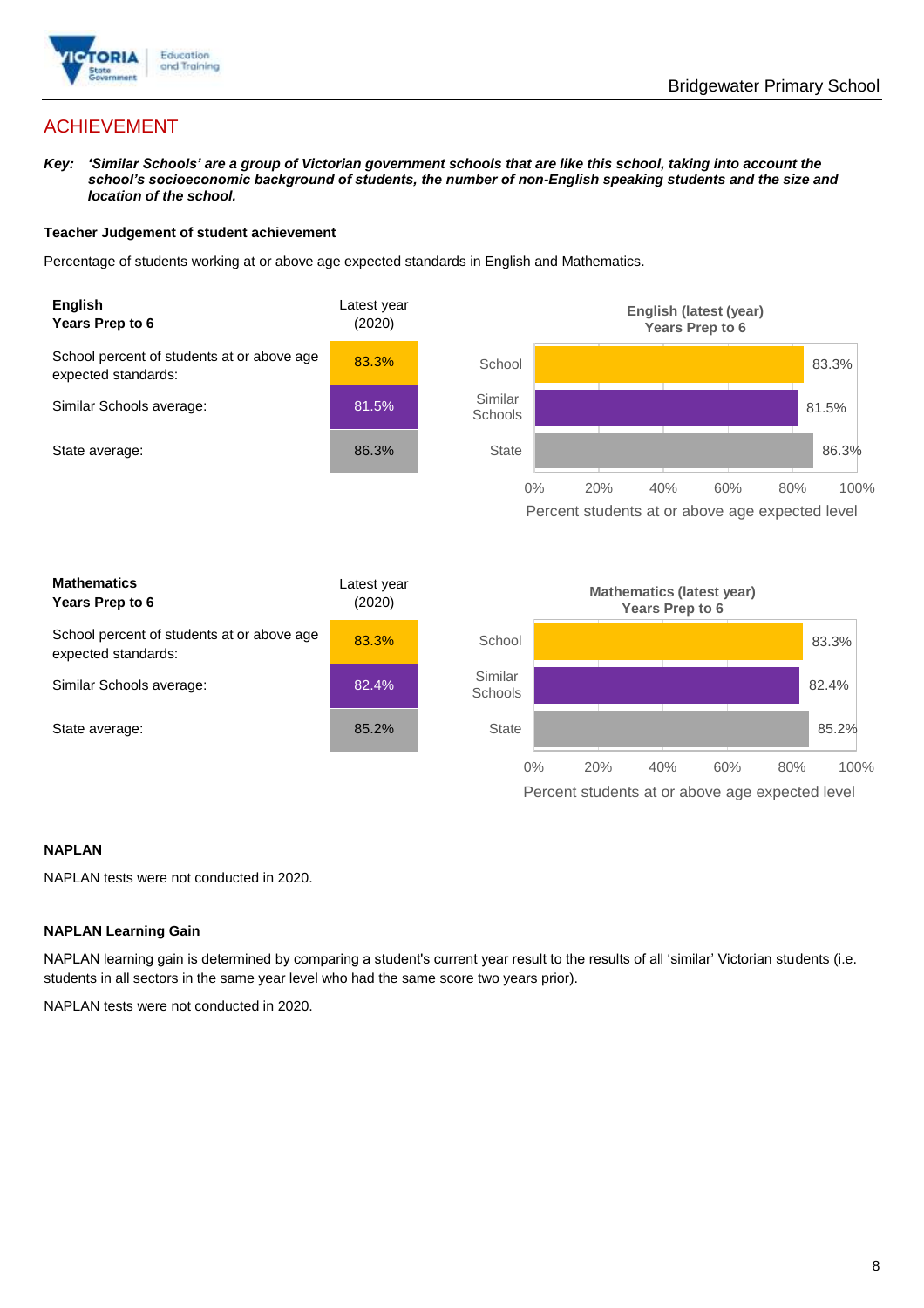

## ENGAGEMENT

*Key: 'Similar Schools' are a group of Victorian government schools that are like this school, taking into account the school's socioeconomic background of students, the number of non-English speaking students and the size and location of the school.*

#### **Average Number of Student Absence Days**

Absence from school can impact on students' learning. Common reasons for non-attendance include illness and extended family holidays. Absence and attendance data in 2020 may have been influenced by local processes and procedures adopted in response to remote and flexible learning.



#### **Attendance Rate (latest year)**

|                                             | Prep       | Year 1     | Year <sub>2</sub> | Year 3     | Year 4 | Year 5 | Year 6     |
|---------------------------------------------|------------|------------|-------------------|------------|--------|--------|------------|
| Attendance Rate by year level<br>$(2020)$ : | <b>NDA</b> | <b>NDA</b> | <b>NDP</b>        | <b>NDP</b> | 91%    | NDP    | <b>NDP</b> |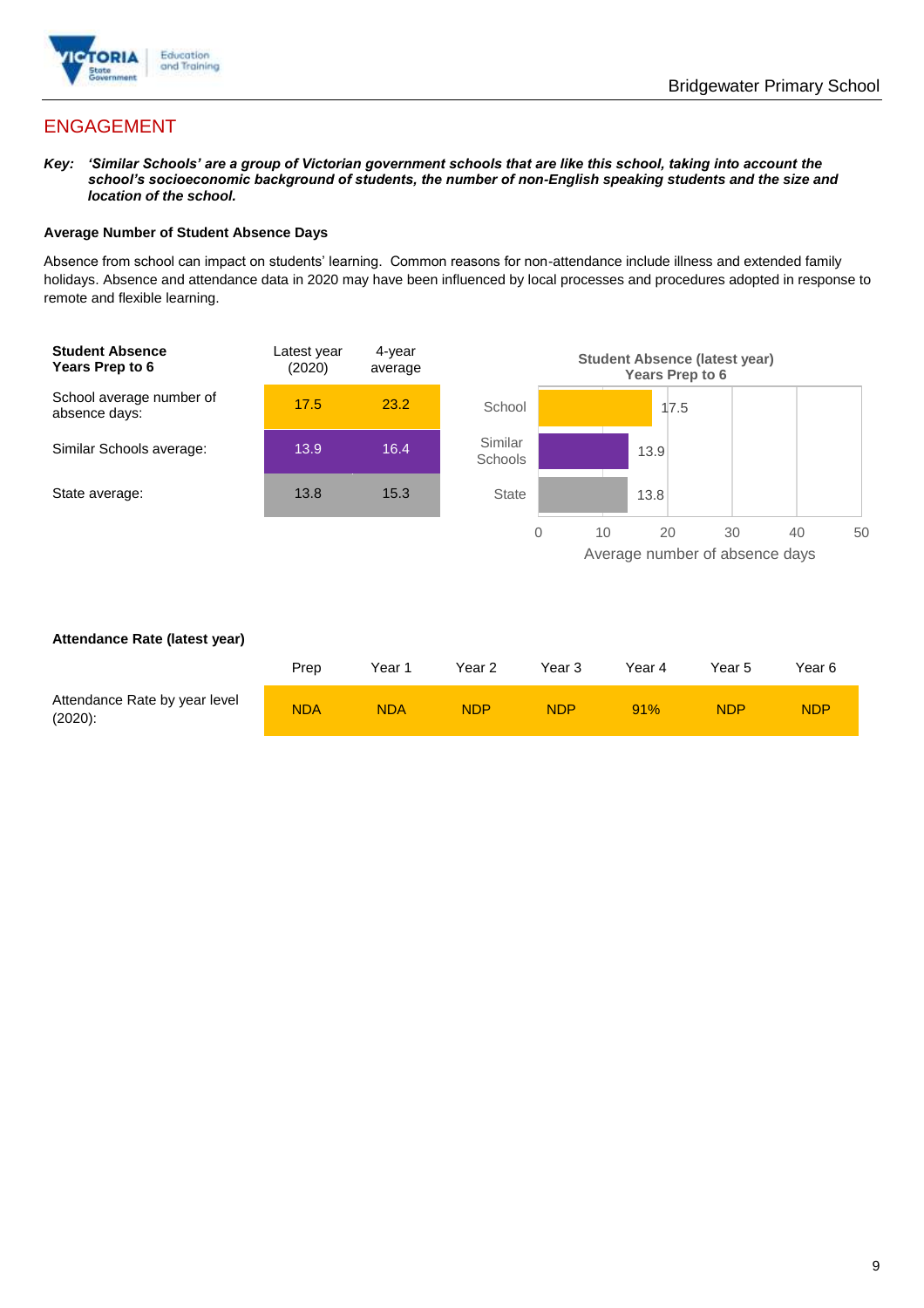

## **WELLBEING**

*Key: 'Similar Schools' are a group of Victorian government schools that are like this school, taking into account the school's socioeconomic background of students, the number of non-English speaking students and the size and location of the school.*

#### **Student Attitudes to School – Sense of Connectedness**

The percent endorsement on Sense of Connectedness factor, as reported in the Attitudes to School Survey completed annually by Victorian Government school students, indicates the percent of positive responses (agree or strongly agree).

Schools who participated in the Student Attitudes to School survey in 2020 should refer to the advice provided regarding the consistency of their data.



*methodology in 2020, data are often not comparable with previous years or within similar school groups. Care should be taken when interpreting these results.*

#### **Student Attitudes to School – Management of Bullying**

The percent endorsement on Management of Bullying factor, as reported in the Attitudes to School Survey completed annually by Victorian Government school students, indicates the percent of positive responses (agree or strongly agree).

Schools who participated in the Student Attitudes to School survey in 2020 should refer to the advice provided regarding the consistency of their data.



*Due to lower participation rates and differences in collection methodology in 2020, data are often not comparable with previous years or within similar school groups. Care should be taken when interpreting these results.*

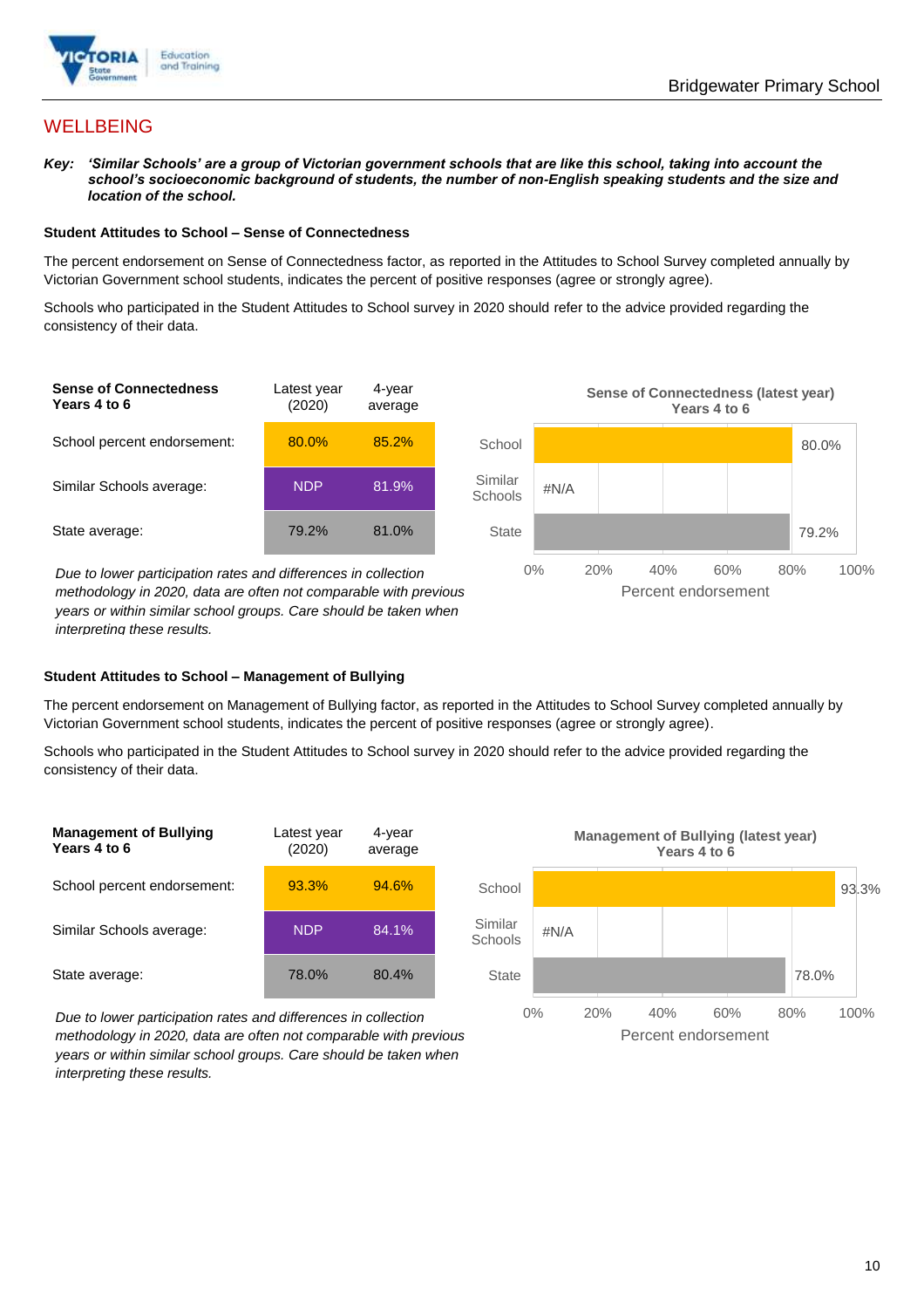

# **Financial Performance and Position**

FINANCIAL PERFORMANCE - OPERATING STATEMENT SUMMARY FOR THE YEAR ENDING 31 DECEMBER, 2020

| <b>Revenue</b>                  | <b>Actual</b> |
|---------------------------------|---------------|
| <b>Student Resource Package</b> | \$311,758     |
| Government Provided DET Grants  | \$105,030     |
| Government Grants Commonwealth  | \$4,000       |
| Government Grants State         | <b>NDA</b>    |
| Revenue Other                   | \$5,620       |
| <b>Locally Raised Funds</b>     | \$3,609       |
| <b>Capital Grants</b>           | <b>NDA</b>    |
| <b>Total Operating Revenue</b>  | \$430,016     |

| Equity <sup>1</sup>                                 | <b>Actual</b> |
|-----------------------------------------------------|---------------|
| Equity (Social Disadvantage)                        | \$14,368      |
| Equity (Catch Up)                                   | <b>NDA</b>    |
| <b>Transition Funding</b>                           | <b>NDA</b>    |
| Equity (Social Disadvantage - Extraordinary Growth) | <b>NDA</b>    |
| <b>Equity Total</b>                                 | \$14,368      |

| <b>Expenditure</b>                    | <b>Actual</b> |
|---------------------------------------|---------------|
| Student Resource Package <sup>2</sup> | \$386,801     |
| Adjustments                           | <b>NDA</b>    |
| <b>Books &amp; Publications</b>       | \$373         |
| Camps/Excursions/Activities           | \$3,887       |
| <b>Communication Costs</b>            | \$455         |
| Consumables                           | \$7,640       |
| Miscellaneous Expense <sup>3</sup>    | \$2,319       |
| <b>Professional Development</b>       | \$1,006       |
| Equipment/Maintenance/Hire            | \$6,852       |
| <b>Property Services</b>              | \$26,269      |
| Salaries & Allowances <sup>4</sup>    | \$12,917      |
| <b>Support Services</b>               | \$23,737      |
| Trading & Fundraising                 | \$181         |
| <b>Motor Vehicle Expenses</b>         | <b>NDA</b>    |
| Travel & Subsistence                  | <b>NDA</b>    |
| <b>Utilities</b>                      | \$4,524       |
| <b>Total Operating Expenditure</b>    | \$476,963     |
| <b>Net Operating Surplus/-Deficit</b> | <b>NDA</b>    |
| <b>Asset Acquisitions</b>             | <b>NDA</b>    |

(1) The equity funding reported above is a subset of the overall revenue reported by the school.

(2) Student Resource Package Expenditure figures are as of 01 Mar 2021 and are subject to change during the reconciliation process.

(3) Miscellaneous Expenses include bank charges, administration expenses, insurance and taxation charges.

(4) Salaries and Allowances refers to school-level payroll.